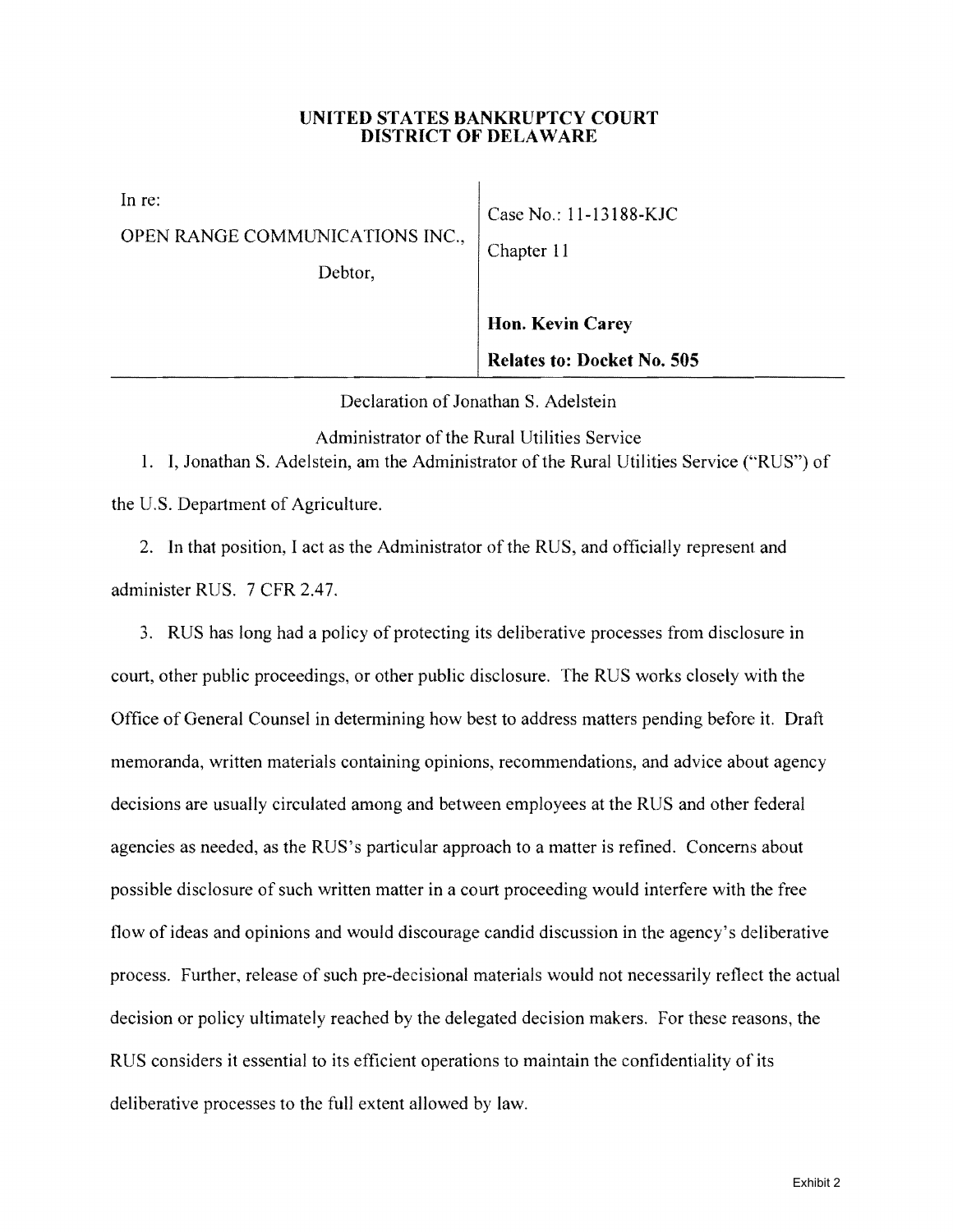4. Counsel for the Official Committee of Unsecured Creditors (the "Committee") interviewed several RUS witnesses, including me, between December 12-14, 2011. During these interviews, counsel for the U.S. Department of Justice *("DOJ")* raised objections based on the deliberative process privilege to certain of the Committee's questions (the "Deliberative Questions"). *DOl* generally instructed the RUS witnesses, including me, to answer each question to the extent that it did not reveal information subject to the deliberative process privilege. I followed the *DOl* instruction and answered each question to the extent it did not reveal information subject to the deliberative process privilege.

5. I understand that the Committee has moved to compel further responses to the Deliberative Questions (the "Deliberative Responses").

6. As the interviewee and as the ADMINISTRATOR of RUS, I have personally considered the Deliberative Responses, both at the time the questions were asked to me and after the interview, to determine whether the deliberative process privilege applies to the Deliberative Responses. Based upon my review, I believe that the disclosure of the content of these Deliberative Responses will reveal the RUS's deliberative processes.

7. The Deliberative Questions and Deliberative Responses generally fall into three categories.

## *RUS' response to FCC decisions regarding Globalstar and STA*

In order to provide internet service, the Debtor leased spectrum from Globalstar. The availability of spectrum was a condition to the RUS loan. The FCC regulated Globalstar's spectrum license, and any suspension of Globalstar's license affected the Debtor's ability to operate. At several times during the life of the Debtor, the FCC reviewed applications by Globalstar for spectrum license renewals and by the Debtor for Special Temporary Authority

2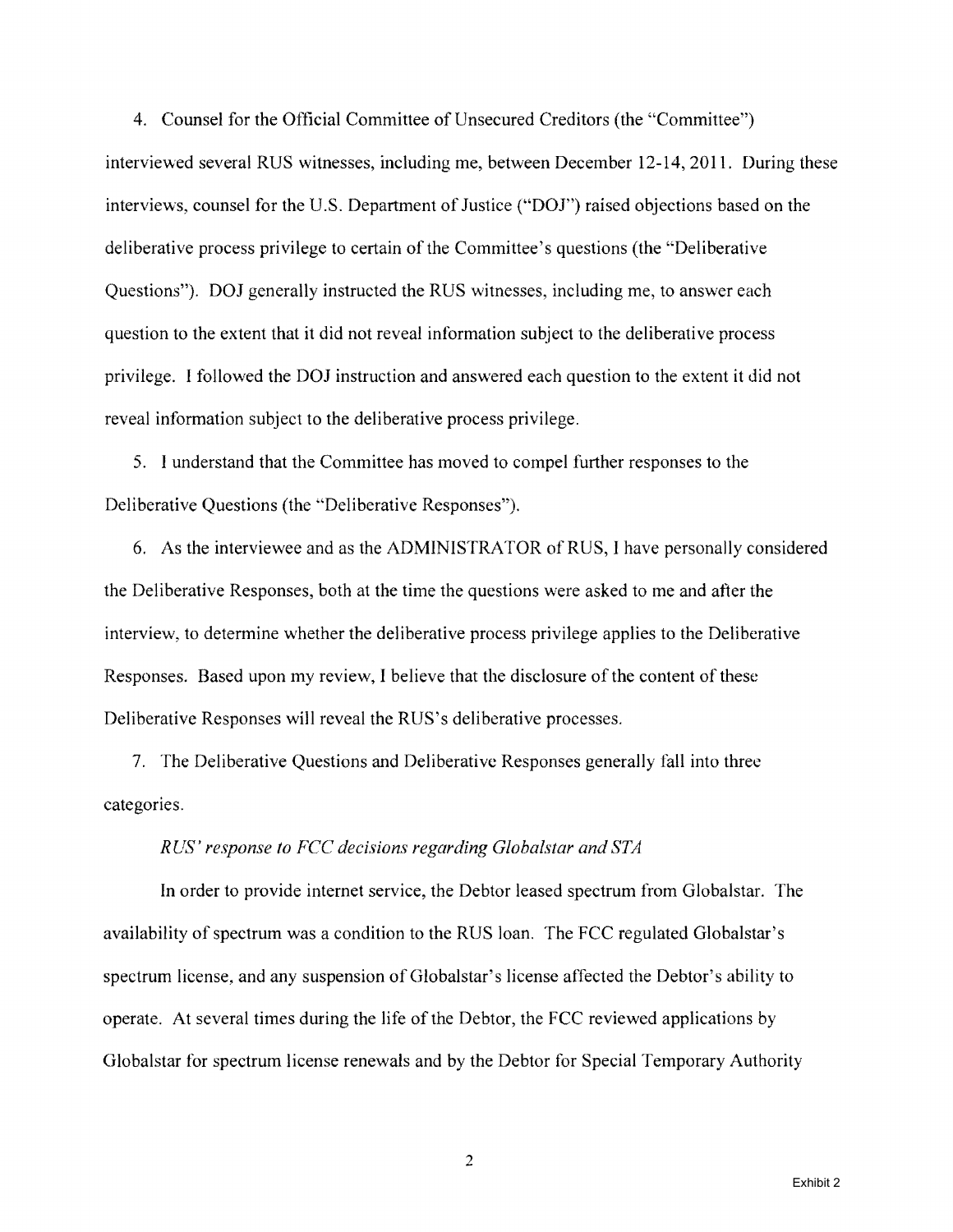(STA) to permit the Debtor to operate independent of Globalstar's license. During the pendency of these applications, RUS and the FCC had frank discussions on the ramifications of each agency's actions. Moreover, in the aftermath of the FCC decisions on the applications, RUS considered the effect of the FCC's actions on its loan and further advances. Accordingly, any communications, whether internal or with the FCC, revealing RUS's deliberations on these considerations is protected by the deliberative process privilege.

Specifically:

- A. In response to potential licensing problems with the Debtor's spectrum partner, I testified that I spoke to FCC officials, Paul de Sa and Zachary Katz. This concerned RUS because if Globalstar lost its FCC license, the Debtor could not operate. The Committee asked me what was discussed. DOl instructed me to answer only to the extent that information predecisional and deliberative would not be revealed, and I did so. (Adelstein, Pages 34-35)
- B. The FCC was considering renewal of Globalstar's license and the Debtor's application for Special Temporary Authority (STA) from the FCC so that the Debtor could continue to operate even if Globalstar's license was not renewed. RUS was considering whether to weigh in on the FCC's decision. RUS provided a public letter in support of the Debtor's application for Special Temporary Authority (STA) from the FCC so that the Debtor could continue to operate. I testified that I received an informal response from the FCC. DOl instructed me to answer only 10 the extent that information predecisional and deliberative would not be revealed, and I did so, stating that the FCC told me that they had decided to grant the Debtor's application for an STA. (Adelstein Pages 38-41; 45-47)
- C. In September 2010, the FCC granted the STA to Debtor, but suspended Globalstar's license. The Debtor, accordingly, was seeking a new spectrum partner to replace Globalstar so that it would not have to reapply for ST As every 3 to 6 months. Given the circumstances, RUS was concerned that the Debtor could only obtain a new spectrum partner on unfavorable terms, thereby threatening the Debtor's operations. Lightsquared/Harbinger had such spectrum and may have been aware that the Debtor was (1) seeking a new spectrum partner; and (2) could not lease spectrum from Globalstar. The Committee asked me to discuss the circumstances of an email between me and Mr. de Sa of the FCC, which included a discussion of Harbinger/Lightsquared's spectrum, and whether RUS suggested the FCC permit Lightsquared to lease spectrum to the Debtor. DOl instructed me to answer only to the extent that information predecisional and deliberative would not be revealed. I stated that I could not answer without revealing privileged information. (Adelstein Pages 68-72)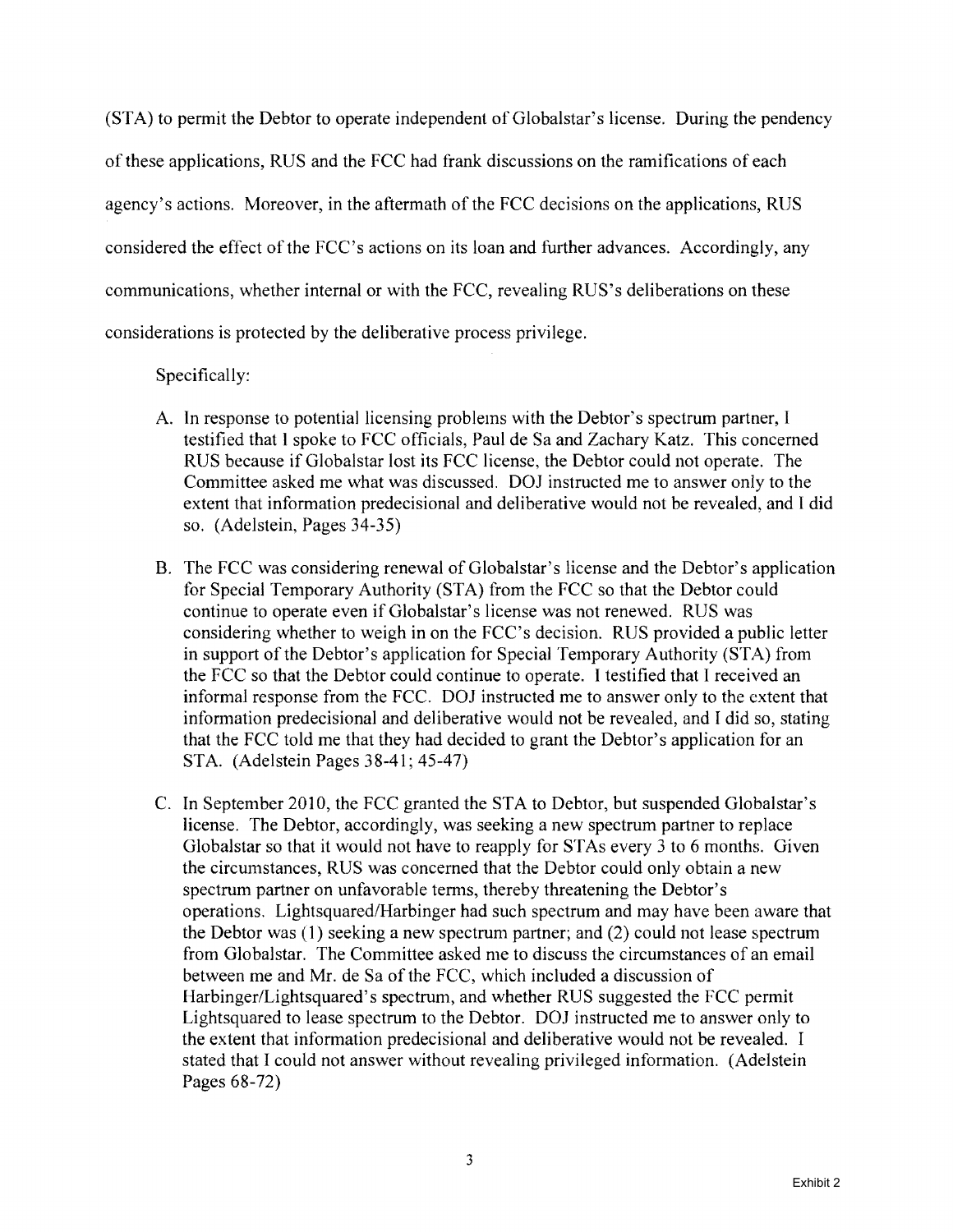D. By July 1, 2011, Globalstar, the Debtor's spectrum partner, was required to meet certain FCC criteria in order to retain its license (and in order for Debtor to continue operation). As part of the Debtor's loan agreement, Debtor was required to have an acceptable spectrum plan. By June, 2011, Globalstar had not yet met the FCC criteria, and RUS was considering the effect on its loan and further advances. In July 2010, RUS suspended advances to the Debtor because, in part, the Debtor did not have an acceptable spectrum plan. The Debtor filed its own application with the FCC for Special Temporary Authority (STA) to continue operation even if the FCC suspended Globalstar's license. RUS then partially lifted the restriction of advances. RUS, accordingly, was considering the effect of the potential loss of Debtor's spectrum on its loan and further advances. The Committee asked Kuchno why RUS suspended advances. DOJ instructed Kuchno to answer only to the extent that information predecisional and deliberative would not be revealed. Kuchno responded that the Debtor "needed to have spectrum fully locked down for operations." The Committee asked why the restriction was partially lifted. DOJ instructed Kuchno to answer only to the extent that information predecisional and deliberative would not be revealed. Kuchno responded that RUS "reached a position with Open Range where Open Range was working toward getting that spectrum, and it required additional advances on ... [RUS's] part so that they could continue down that path." (Kuchno Page 36, 37)

## *February 2011 Suspension ofAdvances,* 153 *Market Plan, and Loan Amendment*

Under the RUS loan, the Debtor was required to submit a 6 month business plan to RUS for approval before advances could be made. In late 2010/early 2011, the Debtor submitted a plan to reduce the scope of its service markets from 264 to 153 markets. In February 2011, RUS denied the Debtor's plan to move from 264 to 153 markets and suspended advances. RUS did so, in part, because the projections of the 153 plan showed a negative cash balance over time and because there was no additional equity infusion. RUS considered whether it could continue making advances under the existing loan, whether it would require a different business plan, or whether it would require an entirely different loan agreement. Accordingly, any communications revealing RUS's deliberations on these considerations is protected by the deliberative process privilege.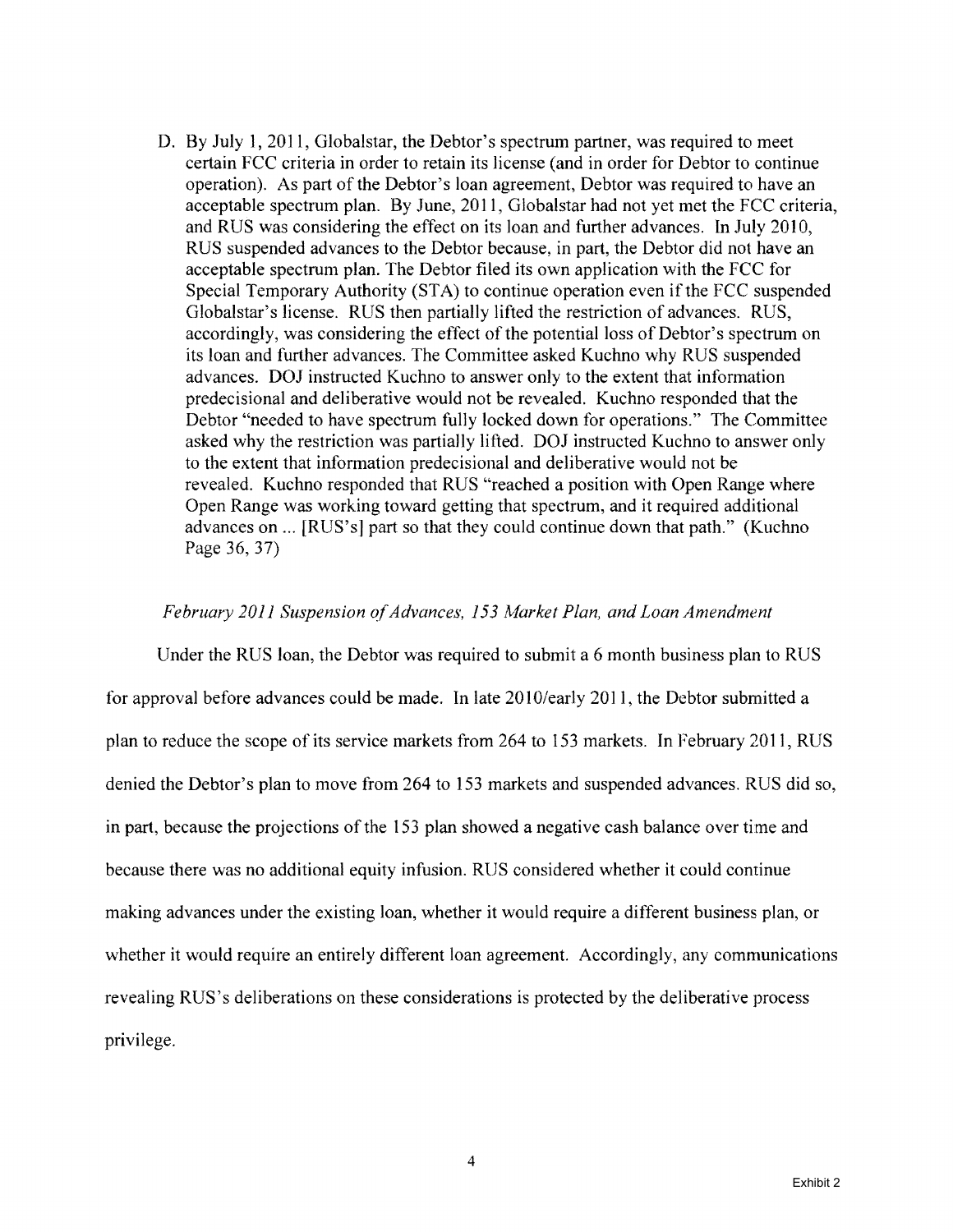Specifically:

- A. In February 2011, RUS denied the Debtor's plan to move from 264 to 153 markets and suspended advances. RUS did so, in part, because the projections of the 153 plan showed a negative cash balance over time and because there was no additional equity infusion. RUS was in negotiations with the Debtor and equity advisor as to how the Debtor's plan could be modified, including the possibility of an equity infusion, to get to approval. The Committee asked if RUS made a determination of how much equity was needed to approve the 153 plan. DOJ instructed me to answer only to the extent that information predecisional and deliberative would not be revealed. I answered generally that RUS requires business plans that don't run into negative cash positions and that RUS does not finance operations. (Adelstein Page 87)
- B. In February 2011, RUS denied the Debtor's plan to move from 264 to 153 markets and suspended advances. During this time, RUS was considering whether, and on what terms, to resume advancement of funds. In February 2011, a lobbyist for the Debtor suggested that the Debtor was close to insolvency. I testified that my staff questioned this statement, and that RUS considered terminating the loan agreement. The Committee asked whether I requested my staff to evaluate the Debtor's financials to determine whether it was insolvent. DOJ instructed me to answer only to the extent that information predecisional and deliberative would not be revealed. I did not answer that particular question, but I did answer generally other related questions and indicate that I did not have a clear recollection of what occurred at that time. (Adelstein Page 111)
- C. In February 2011, RUS denied the Debtor's plan to move from 264 to 153 markets and suspended advances. During this time, RUS was considering whether, and on what terms, to resume advancement of funds. The Committee showed me an email from Matz, Debtor's lobbyist, to Krysta Harden, regarding RUS's suspension of advances, and asking Harden to intervene. I was forwarded a copy of the email. I testified that I did talk with Harden about the "overall issue." The Committee then asked what Harden told me regarding whether RUS should resume advances. 001 instructed me to answer only to the extent that information predecisional and deliberative would not be revealed. I did not answer. (Adelstein Page 115)

## *September 2011 FTI Visit*

In September 2011, FTI, on behalf of the Debtor, met with RUS regarding the Debtor's

precarious financial condition. FTI revealed that the Debtor was on the verge of bankruptcy. In

light of this previously unknown information, RUS was considering how, and whether, to

respond to the Debtor's financial condition, including suspension of advances. Accordingly,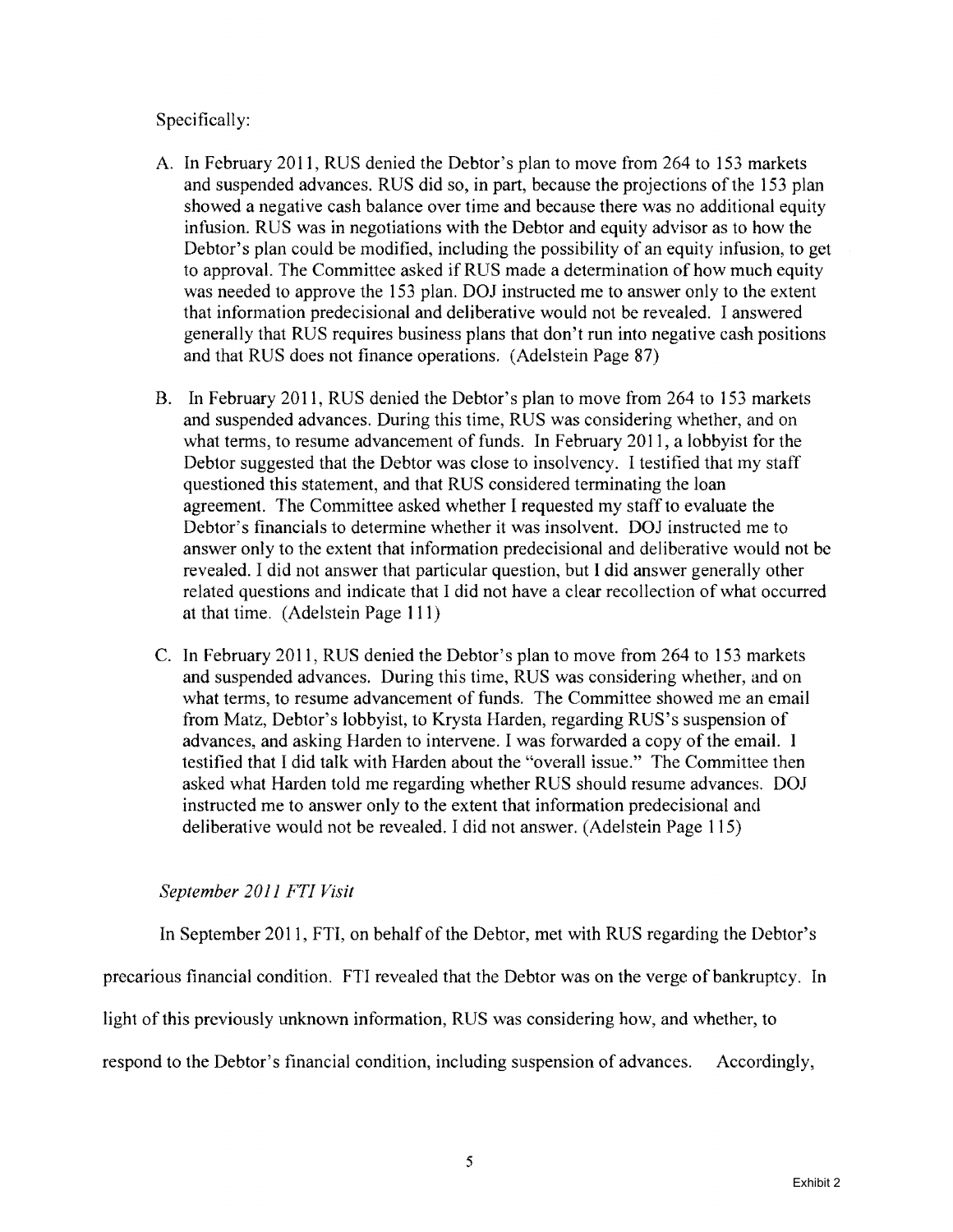any communications revealing RUS's deliberations on these considerations is protected by the deliberative process privilege.

Specifically:

A. In September 2011, FTI, on behalf of the Debtor, met with RUS regarding the Debtor's precarious financial condition. RUS was considering how, and whether, to respond to the Debtor's precarious financial condition. I testified that I provided this information to the Office of the Secretary. The Committee asked what feedback the Office provided. DOl instructed me to answer only to the extent that information predecisional and deliberative would not be revealed. I did not answer. (Adelstein Page 147)

8. As the Administrator of RUS, I have personally considered the Deliberative Responses with respect to myself and the other RUS witnesses to determine whether the deliberative process privilege applies to the Deliberative Responses. Based upon my review, I believe that the disclosure of the content of these Deliberative Responses will reveal the RUS's deliberative processes.

9. I have concluded that disclosure of the Deliberative Responses would be injurious to the federal government's decision-making functions because such disclosure would tend to inhibit the frank and candid discussions necessary to effective government. Indeed, disclosure would have a chilling effect on any future loan making or advance of loan funds determinations requiring a give-and-take discussion of issues between RUS decision makers and staff and between RUS and other government entities.

10. I have determined that, on balance and based on my understanding of the facts, the public interest in nondisclosure outweighs the Committee's need for the Deliberative Responses. Accordingly, I respectfully assert the RUS's deliberative process privilege as to the Deliberative Responses.

6